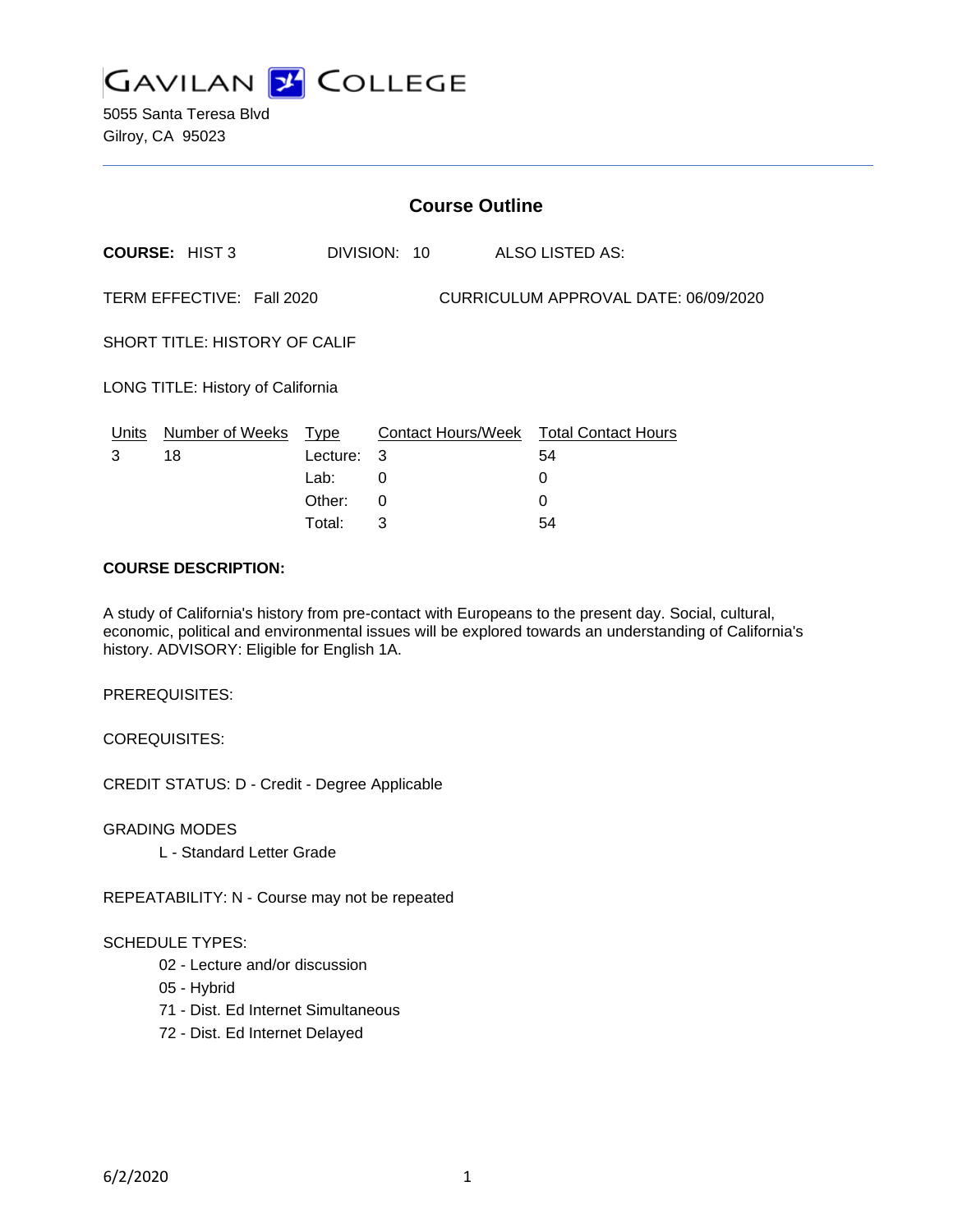## **STUDENT LEARNING OUTCOMES:**

1. Identify historical trends in California's economic, political, social, technological, and cultural life using evidence from research and course materials, especially primary documents Measure of assessment: Research project, written assignments, written tests.

2. Analyze the historical complexities of California's ethnic, class, gender, and sexual dynamics. Measure of assessment: Research project, written tests.

3. Critique California's use of natural resources, assessing the impact on your own lived experience. Measure of assessment: Written assignments, written exam

4. Demonstrate and refine research and civic engagement skills using local and state topics and activities. Measure of assessment: Research projects, service and reflection, project-based learning, skills demonstrations.

## **CONTENT, STUDENT PERFORMANCE OBJECTIVES, OUT-OF-CLASS ASSIGNMENTS**

Curriculum Approval Date: 06/09/2020

HOURS 4

California Exceptionalism: geography and history.

PERFORMANCE OBJECTIVES: Students will locate and explain California's unique geographic

and climatic advantages; students will explain the ways in which geography has influenced California culture in the past and how the influences continue. Students will be able to describe how

California indigenous peoples lived socially and materially in relation to the land, the climate, and each other.

OUT-OF-CLASS ASSIGNMENT: Students will complete reading assignments, survey their

immediate geography and climate and relate contemporary natural history conditions to lifestyle. HOURS 6

Indigenous California and early contact.

PERFORMANCE OBJECTIVES: Students will be able to

explain differing patterns of Spanish, English, Russian and other early explorations of California. Students will explain multiple cultural, economic and political differences between European world

views and indigenous worldviews. Students will explain the religious and military nature of Mission settlements, discuss Mission goals, and evaluate how well they were met. Students will describe

how indigenous Californians resisted, adopted, and escaped Mission influences. Students will be able to explain factors leading to clashes between Spanish Fathers and indigenous groups.

OUT-OF-CLASS

ASSIGNMENT: Students will complete reading assignments, and write on related topic/s. Students may begin first research projects

HOURS 3

Mexican administration and US expansionism/statehood.

PERFORMANCE OBJECTIVES: Students will discuss the reasons for Spain's declining interest in California. Students will evaluate the status of California indigenous people during the Mexican period, and compare their lives with those of the Californianos of the period. Students will examine the methods used by Mexican governors to secularize and rationalize the California economy. Students will

compare the rancho system with the Mission system that preceded it. Students will analyze patterns of US infiltration of California during the Mexican period, with reference to local cases. Students

will compare constitutions of Mexican and US periods. Students will understand how the US attained California and why. Students will be able to explain the development of a state government, & to

delineate early state issues and their resolutions. Students will be able to place California's statehood within the context of the Compromise of 1850 and the concurrent national debate over slavery.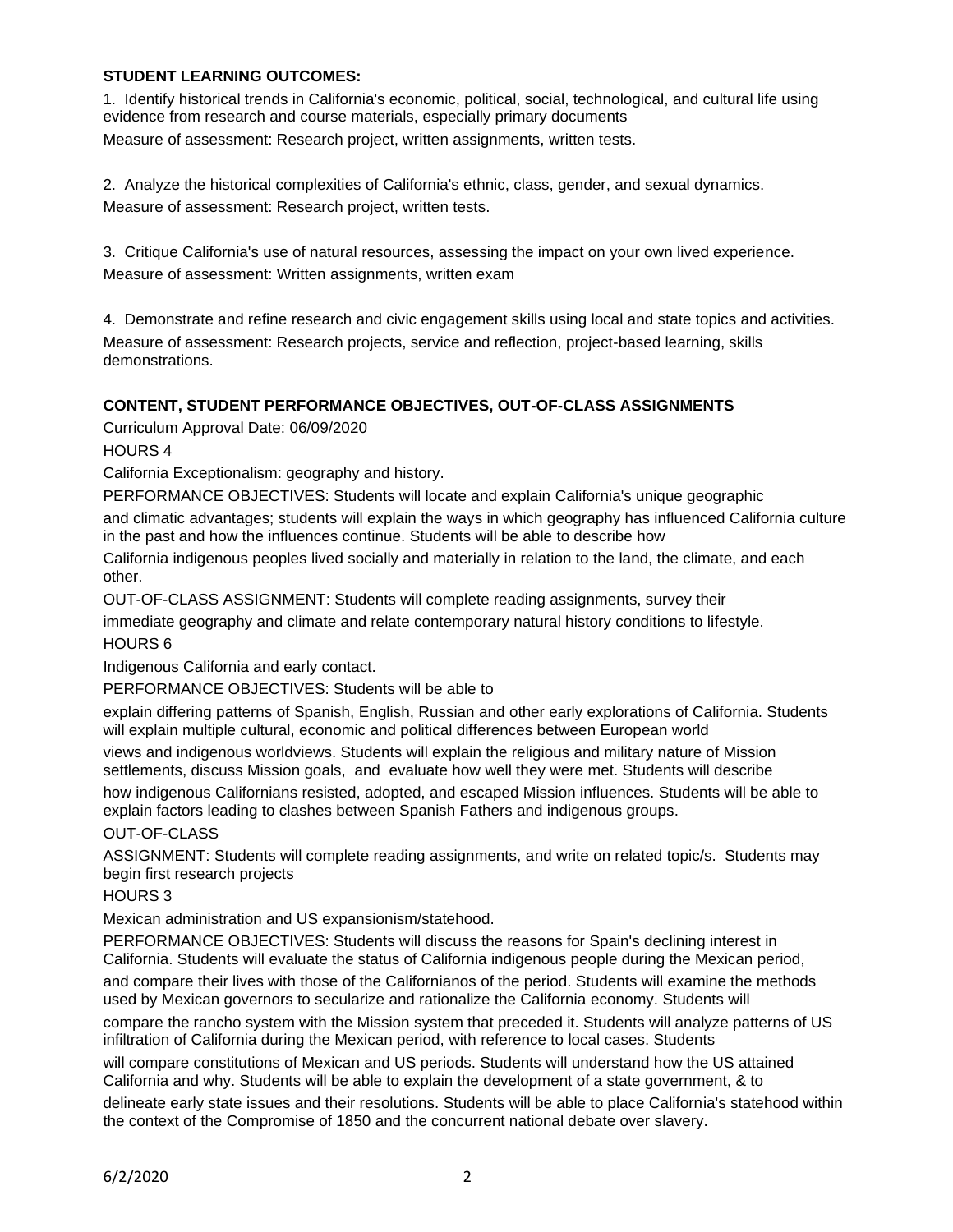OUT-OF-CLASS ASSIGNMENT: Students will do related readings and writing. Students will understand how the transition from Spanish to Mexican rule affected the Mission system and the settlement of California.

HOURS 6

The Gold Rush, Statehood, and Masculine California.

PERFORMANCE OBJECTIVES: Students will contextualize the Gold Rush as the largest voluntary migration in human history to

date. Students will differentiate the patterns of immigration among various ethnic groups, and describe typical experiences for various stakeholders. Students will compare mining methods and trace the

development of privatized mining. Students will be able to evaluate the effects of the Gold Rush upon California's indigenous population, its ecosystem and its economy. Students will describe

short-term and long-term effects the Gold Boom had upon the state's development. Students will discuss how land title disputes shaped California's development, including on the local level. Students

will assess the impact of the foreign miners' tax and exclusionary legislation upon California.

OUT-OF-CLASS ASSIGNMENT: Students will do related readings and writings, and begin research projects

HOURS 6

The Beginnings of a Modern Economy.

PERFORMANCE OBJECTIVES: Students will be able to explain the importance of the Big Four and other robber barons in the development of a modern

state economy. Students will explain the political power of Southern Pacific and other railroad companies, and the emerging oil industry's influence on the state's development. Students will be able

to trace the development of California's agricultural economy. Students will describe banking and finance, agriculture, manufacturing, and transport in early California. Students will explain

California's mixed allegiances and their consequences, during the Civil War. Students will evaluate the causes of the Depression of the 1870s. Students will evaluate the efforts of working people to

organize in their own interests, and of robber barons to maintain control of assets. Students will assess the literary contributions of the contemporaneous California writers, and the development of

various political and cultural institutions.

OUT-OF-CLASS ASSIGNMENT: Students will do related reading and writing. Students will present their research in class as part of panel discussions.

HOURS 4.5

Water--Urban vs. rural, North vs. South

PERFORMANCE OBJECTIVES: Students will assess the development of factions in California water wars, and be able to trace the growth of a state water

system and policy through a century of contention. Students will contrast the needs and growth patterns of rural and urban areas, Northern and Southern parts of the state. Students will explain why LA

overtook SF as the state?s key urban area.

OUT-OF-CLASS ASSGNMENT: Students will do related reading and writing.

HOURS 4.5

The Progressive Era and WWI

PERFORMANCE OBJECTIVES: Students will

identify national and state issues that were of importance in this era. Students will assess the long-term impact of reforms such as the initiative/referendum system, women's suffrage, and the

development of free or low cost higher education. Students will understand labor-management struggles in the context of the growing economy, and will contrast traditional union tactics with Wobbley

organization of the 1910s. Students will be able to differentiate between the political philosophies of various important groups. Students will describe the origins, battles, and impact of the

conservation movement and identify its main philosophies.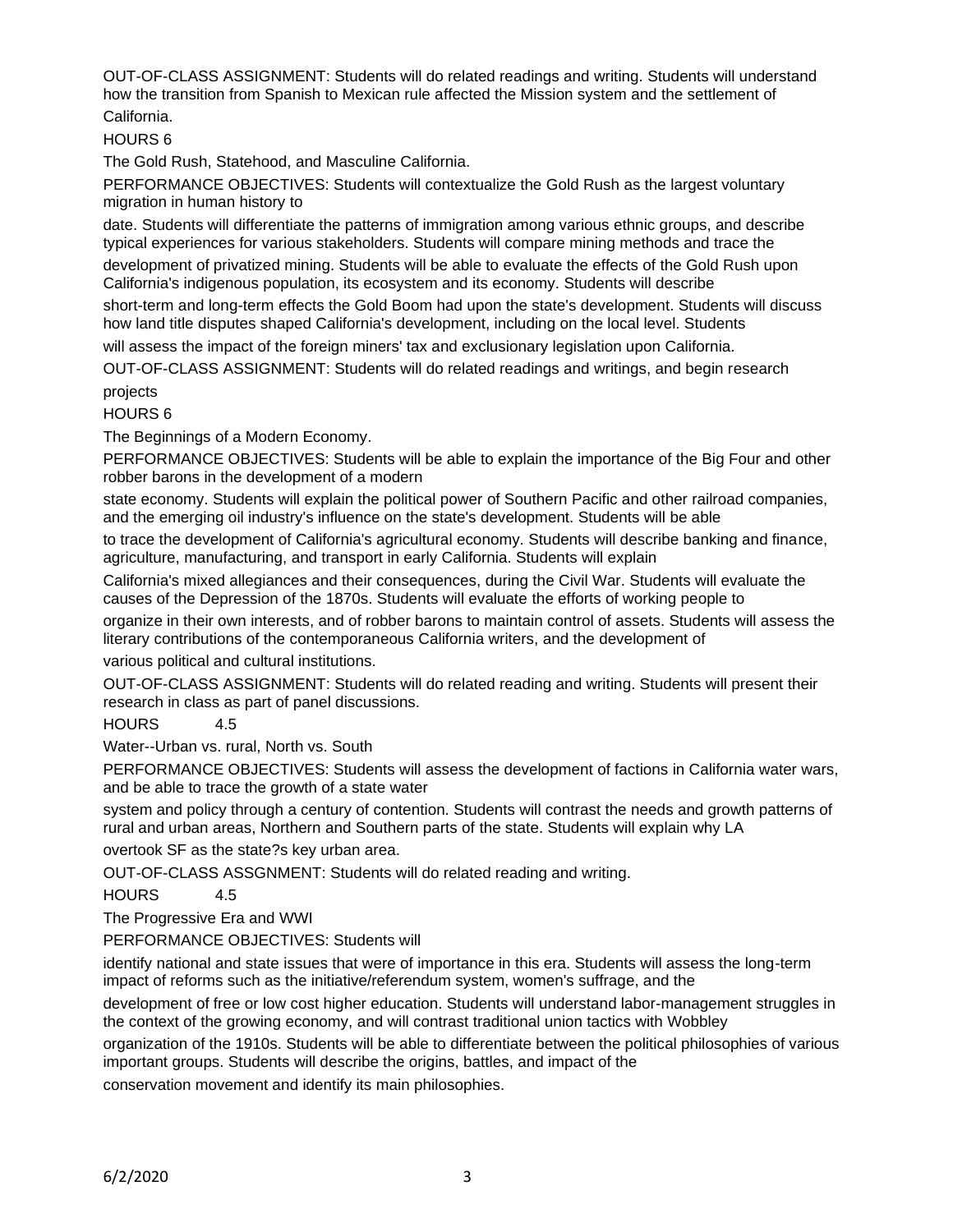OUT-OF-CLASS ASSIGNMENT: Students will do related reading and writing.

HOURS: 3

Oil, Cars, Movies: California in the 20s

PERFORMANCE

OBJECTIVES: Students will describe the effect upon Californians of WWI. They will measure the impact of the three industries upon California's ecosystem, population, and economy. Students will debate

the merits of public vs. private power industries, and explain the cultural impact of various California innovations upon the rest of the world.

OUT-OF-CLASS ASSIGNMENT: Students will do related reading and writing, and will research today's legacy of privatized ownership of public resources in California, or a relevant contemporary issue. HOURS 3

The Great Depression: EPIC and Dustbowl refugees

PERFORMANCE

OBJECTIVES: Students will put California's Depression experience into a national context. They will explain the Dustbowl crisis & its impact upon the state. Students will evaluate New Deal federal

programs in California. Students will be able to apply Upton Sinclair's EPIC principles to current issues, and will understand how the EPIC campaign changed California's political landscape. Students

will summarize the demographic complexity of California in the 1930s, and consequent possibilities for common struggle & frequent conflict. Students will describe the consequences of harsh immigration

legislation upon the Pacific Rim states. Students will explain how California's "factories in the field" changed the relationship between farmer, laborer, and consumer.

OUT-OF-CLASS ASSIGNMENT:

Students will do related reading and writing. Students will initiate oral history work with a native Californian. Students will do related reading and writing, and continue with oral history work.

HOURS: 4.5

Wartime, Rosie, and Consumer Culture

PERFORMANCE OBJECTIVES: Students will explain California's role in defense during WWII. They will be able to explain what impact federal spending had

on the war- time economy & post-war era, and how workplaces became both unionized and, in some cases, desegregated during the war. Students will identify and analyze complex racial politics in wartime

California, and evaluate justifications given for the internment of Japanese-American Californians, and others, during the war. Students will predict the effects of the war on the state?s economy and future.

OUT-OF-CLASS ASSIGNMENT: Students will do related reading and writing, and continue with oral history work.

# HOURS 4.5

California as innovator: the Sixties revolution and backlash

PERFORMANCE OBJECTIVES: Students will discuss the role baby-boomers played in re-

defining academia in the 1960s. Students will describe and evaluate the events & politics involved in the Free Speech Movement, and will be able to describe the various movements for Black, Chicano,

Native American, women's, gay and lesbian civil rights. Students will trace the rise of Cesar Chavez and the United Farm Workers, and will understand the Alinsky tactics used by UFW farm-workers.

Students will describe the cultural aspects of the UFW campaigns, and will assess the impact of the UFW organizing from the vantage point now afforded them. Students will evaluate the successes and

failures of the movement against the war in Vietnam, and will discuss the contributions of its various constituents in California.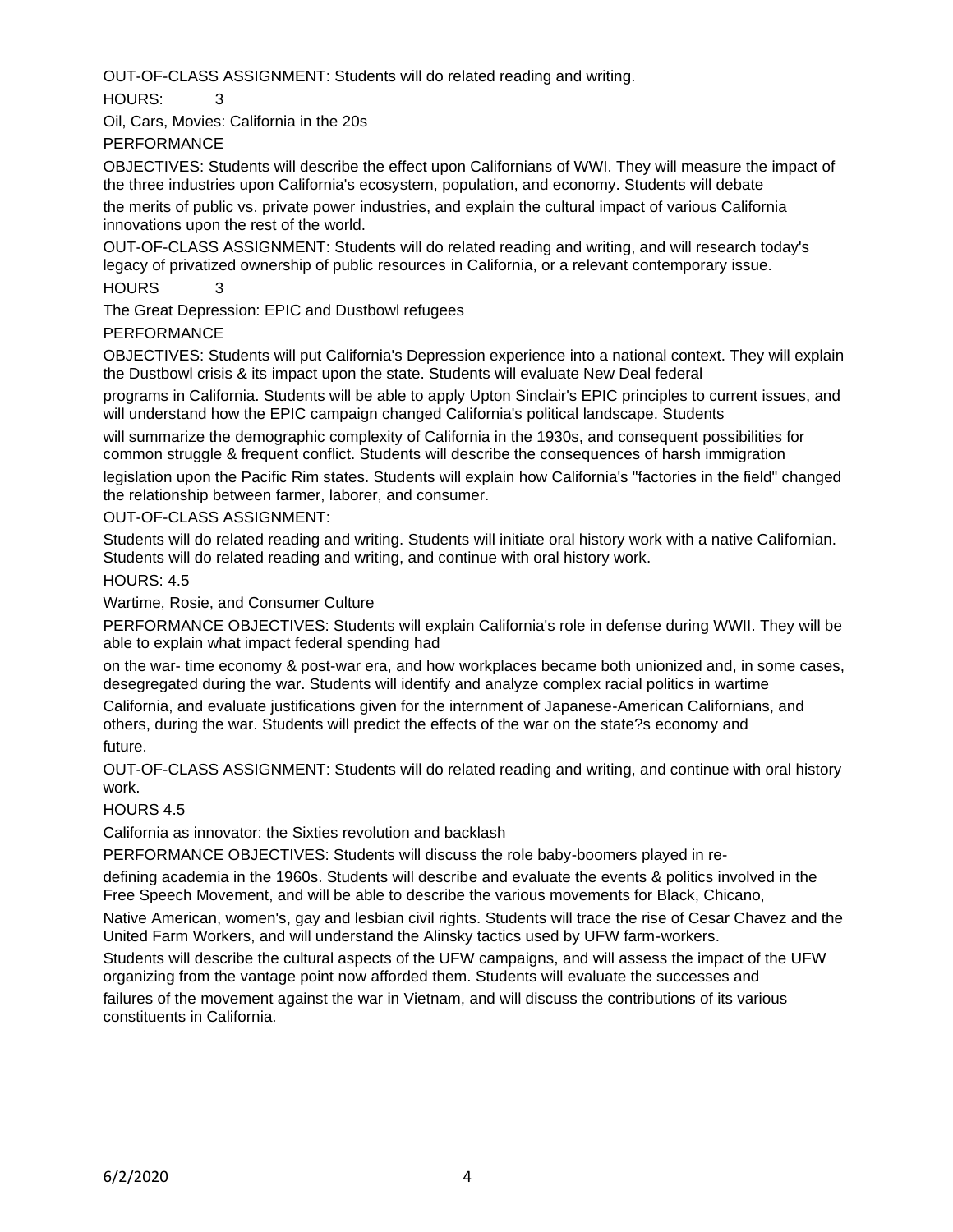OUT-OF-CLASS ASSIGNMENT: Students will do related reading and writing, and will continue with oral history work.

Hours 3

California as innovator: the Silicon revolution

PERFORMANCE OBJECTIVES: Students will describe cultural and social innovations originating in California during the Brown Administration

and beyond it. Students will compare Democratic with Republican governorships in the 70s and 80s. Students will describe the rise of ethnic voting blocs and politics, and will investigate the

development of various counter-culture institutions, from self-help groups to vegetarian restaurants. Students will evaluate the impact of ballot initiatives with ethnic content passed during the

1990s, particularly Props. 209 and 187. Students will use demographic projections to make predictions about the future of the state. Week 17: Students will describe the history of Silicon Valley and

be able to explain basic silicon chip technology. Students will measure the importance of Silicon Valley to the state, national, and global economies. Students will evaluate the positive and negative

effects of rapid growth along the 101 corridor north and south of San Jose. Students will make predictions about the future of Silicon Valley and the products it produces.

OUT-OF-CLASS ASSIGNMENT: Students will do related reading and writing.

HOURS 2

#### **METHODS OF INSTRUCTION:**

Readings, class discussion and exercises, lecture, cooperative learning groups, oral history assignment, panel presentations, guest speakers, films, field work including service learning projects, and videos when appropriate.

## **OUT OF CLASS ASSIGNMENTS:**

Required Outside Hours:

Assignment Description:

Students will complete reading assignments, survey their

immediate geography and climate and relate contemporary natural history conditions to lifestyle.

Students will do related reading and writing, and will research today's legacy of privatized ownership of public resources in California, or a relevant contemporary issue.

#### **METHODS OF EVALUATION:**

Writing assignments

Percent of total grade: 50.00 %

50% - 80% Written homework; Reading reports; Essay exams; Term papers Project presentations Oral histories other community-based research presentations

Problem-solving assignments

Percent of total grade: 10.00 %

10% - 20% Quizzes; Exams

Skill demonstrations

Percent of total grade: 5.00 %

5% - 10% Class performance

Other methods of evaluation

Percent of total grade: 5.00 %

5% - 20%